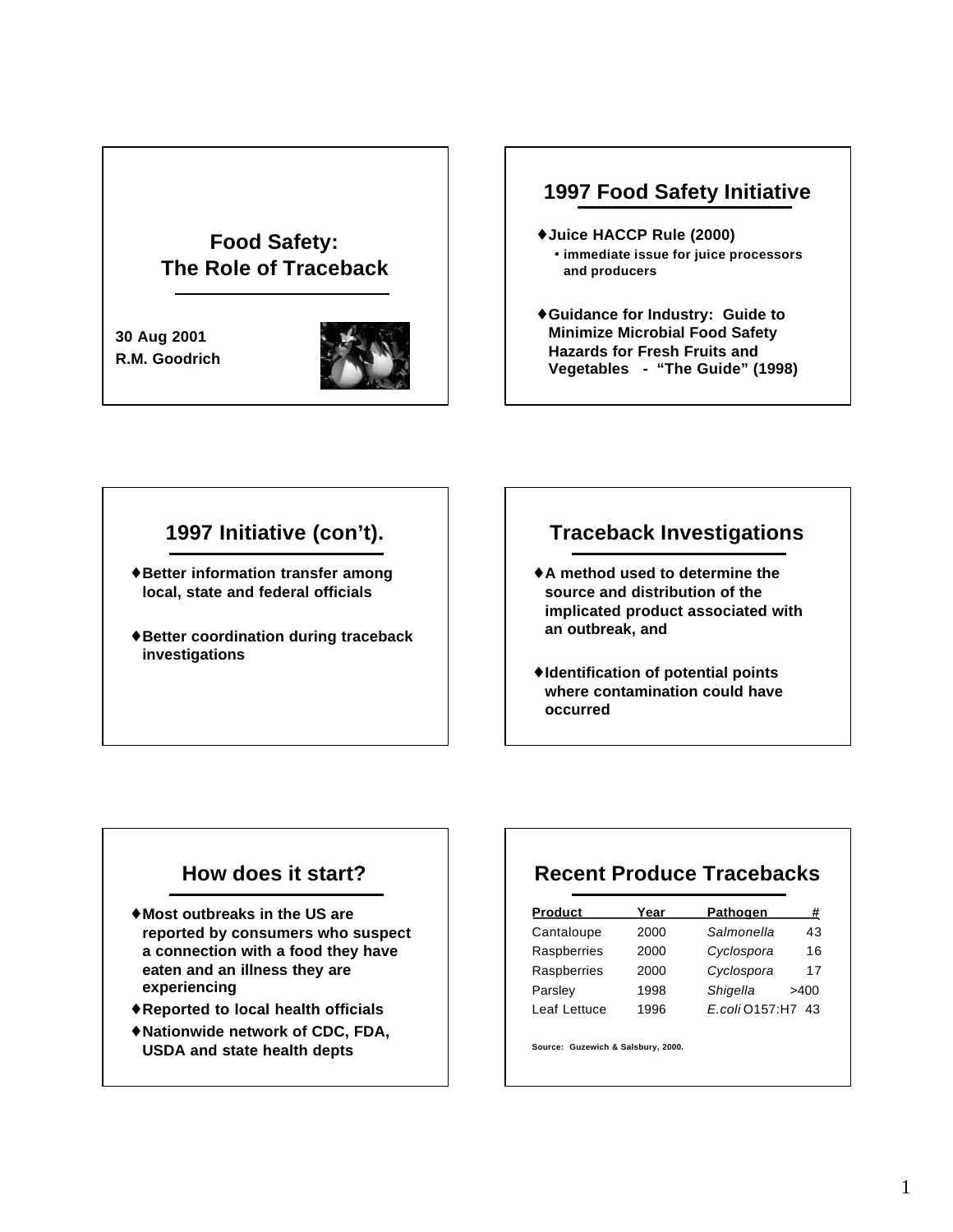## **FDA Involvement**

- **Each outbreak involved interstate commerce**
- **All outbreaks were traced to primary source of contamination**
- **Some farms were/are being visited**

### **"The Guide"**

- **Covers broad areas of:**
	- **Water**
	- **Manure and Municipal Biosolids**
	- **Worker Health and Hygiene**
	- **Sanitary Facilities**
	- **Field Sanitation**
	- **Packing Facility Sanitation** • **Transportation**
	- **Traceback**
- 

#### **Traceback**

♦"**The ability to identify the source of a product can serve as an important complement to good agricultural and management practices intended to minimize liability and prevent the occurrence of food safety problems".**

#### **Produce Challenge**

- ♦Fresh produce is often quickly consumed; often gone by the time outbreak is reported
- ♦Current industry practices make tracing difficult:
	- recycling of shipping containers
	- co-mingling during distribution and retail
- ♦Difficulty of confirmation at the farm/packinghouse level

## **Advantages**

- ♦**Protection from false association with a particular outbreak**
- ♦**Rapid and effective traceback can minimize consumer anxiety and adverse publicity**
- ♦**Competitive advantage to those that can demonstrate an effective program**

### Practical Matters

- ♦**Larger operations may have more direct distribution and marketing chain**
- ♦**All packers can keep complete records**
	- **farm/field**
	- **sanitation**
	- **supplies**
	- **production codes**